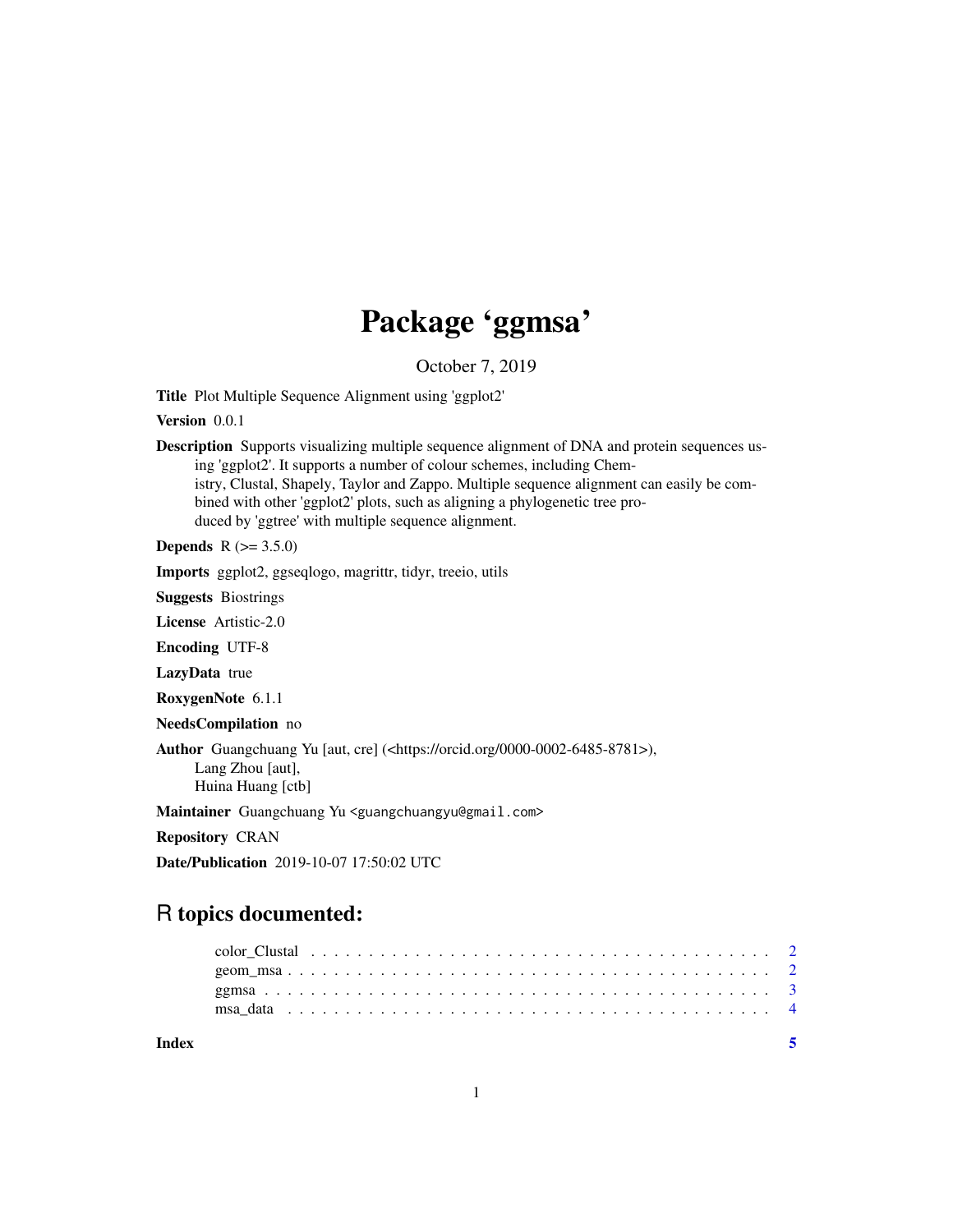<span id="page-1-0"></span>

#### Description

A color scheme of Culstal.This function is a algorithm to assign colors for Multiple Sequence.

#### Usage

```
color_Clustal(y)
```
#### Arguments

y A data frame, data of a tidy fasta,created by 'tidy\_fasta()'.

geom\_msa *geom\_msa*

#### Description

Multiple sequence alignment layer for ggplot2. It creats background frames with/without sequence labels.

#### Usage

geom\_msa(data, ...)

#### Arguments

| data     | A data frame generated by mas_data() |
|----------|--------------------------------------|
| $\cdots$ | additional parameter                 |

#### Value

A list

#### Author(s)

guangchuang yu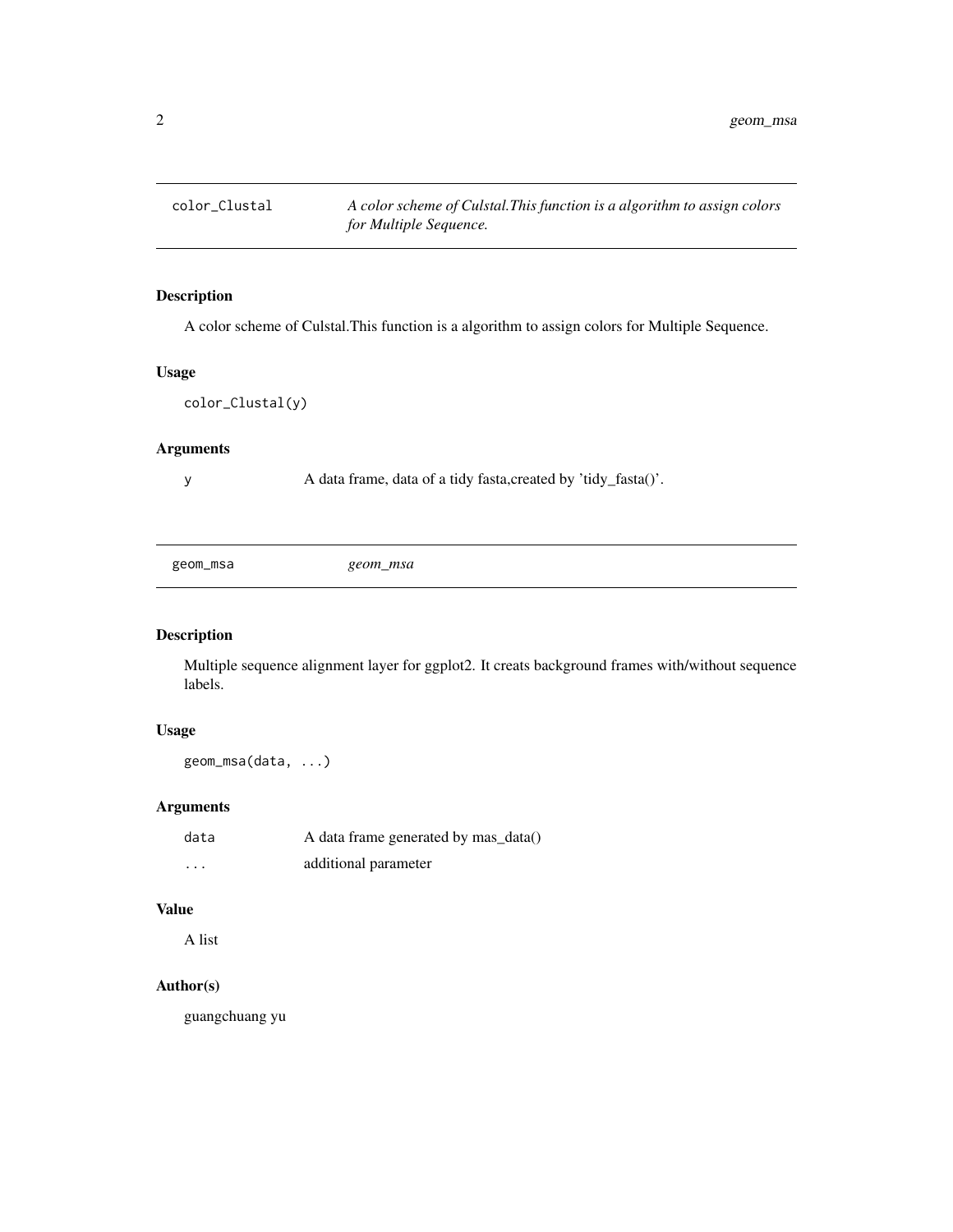<span id="page-2-0"></span>ggmsa *ggmsa*

#### Description

Plot multiple sequence alignment using ggplot2 with multiple color schemes supported.

#### Usage

```
ggmsa(fasta, start = NULL, end = NULL, font = "helvetica_regular",
 color = "Clustal")
```
#### Arguments

| fasta | Aligned FASTA format file for representing either nucleotide sequences or pep-<br>tide sequences.                                                                              |
|-------|--------------------------------------------------------------------------------------------------------------------------------------------------------------------------------|
| start | Start position to plot, If font=NULL, only the background frame is drawn, and<br>no character.                                                                                 |
| end   | End position to plot, If font=NULL, only the background frame is drawn, and no<br>character.                                                                                   |
| font  | Character font, Defaults is 'helvetica_regular'.                                                                                                                               |
| color | A Color scheme. One of 'Clustal', 'Chemistry_AA', 'Shapely_AA', 'Zappo_AA',<br>'Taylor_AA', 'Chemistry_NT', 'Shapely_NT', 'Zappo_NT', 'Taylor_NT'. De-<br>faults is 'Clustal'. |

#### Value

ggplot object

#### Author(s)

guangchuang yu

#### Examples

```
#plot multiple sequence alignment
f <- system.file("extdata/sample.fasta", package="ggmsa")
ggmsa(f, 164, 213, color="Chemistry_AA")
```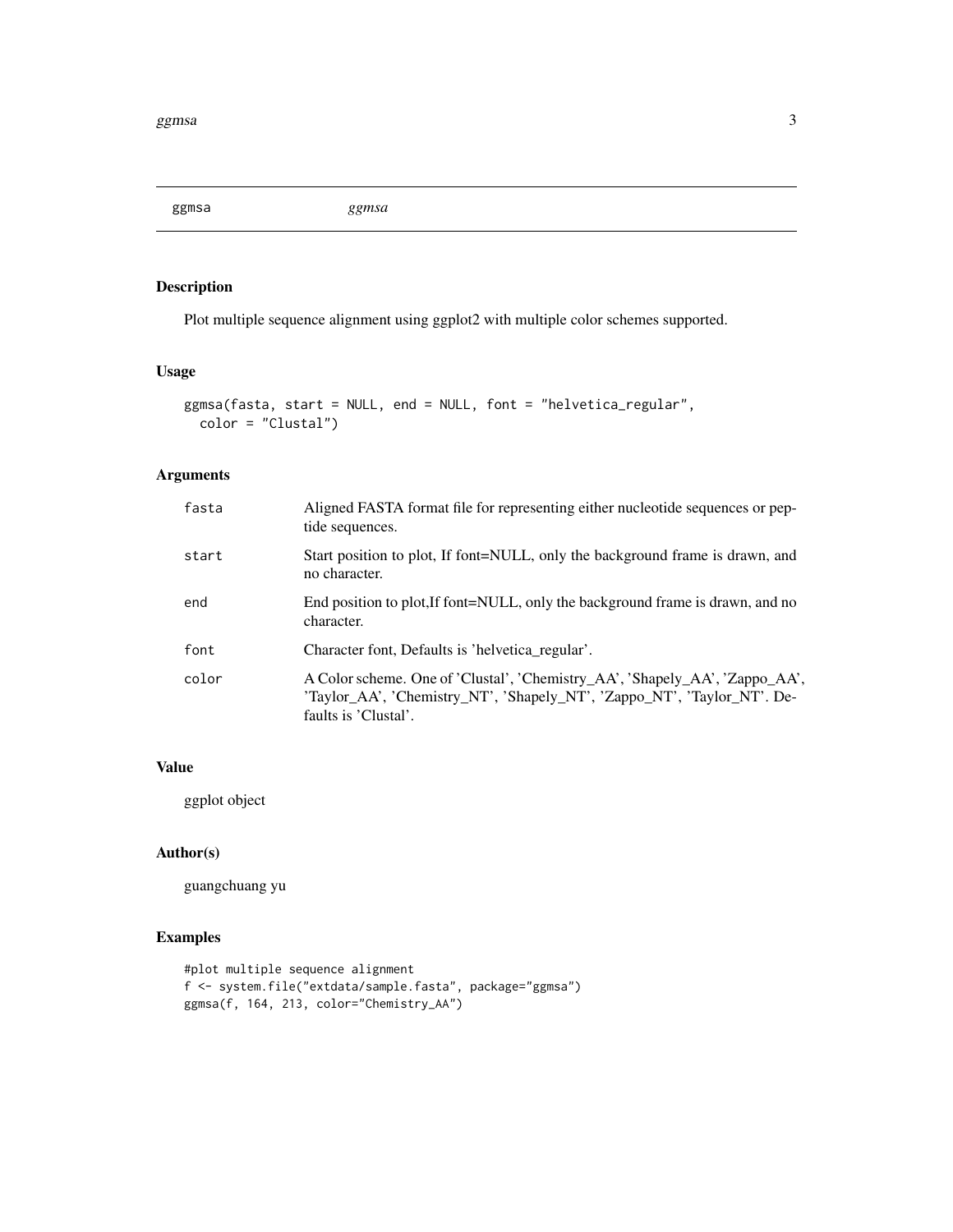<span id="page-3-0"></span>msa\_data *msa\_data*

#### Description

This function parses FASTA file and convert it to a tidy data frame. The function will also assign color to each molecule (amino acid or nucleotide) according to the selected color scheme. Sequence logo data for drawing alignment label will also be added if font != NULL. The output of msa\_data() is the input of geom\_msa().

#### Usage

```
msa_data(fasta, start = NULL, end = NULL, font = "helvetica_regular",
 color = "Clustal")
```
#### Arguments

| fasta | Aligned fasta file.                                                                                                                                                         |
|-------|-----------------------------------------------------------------------------------------------------------------------------------------------------------------------------|
| start | Start position to plot, Defaults = NULL.                                                                                                                                    |
| end   | End position to plot, Defaults = NULL.                                                                                                                                      |
| font  | Character font, Defaults is 'helvetica regular'.                                                                                                                            |
| color | A Color scheme. One of 'Clustal', 'Chemistry_AA', 'Shapely_AA', 'Zappo_AA',<br>'Taylor_AA', 'Chemistry_NT', 'Shapely_NT', 'Zappo_NT', 'Taylor_NT'.Defaults<br>is 'Clustal'. |

#### Value

A data frame

#### Author(s)

guangchuang yu

#### Examples

```
fasta <- system.file("extdata/sample.fasta", package="ggmsa")
data <- msa_data(fasta, 20, 120, font = 'helvetica_regular', color = 'Chemistry_AA' )
```